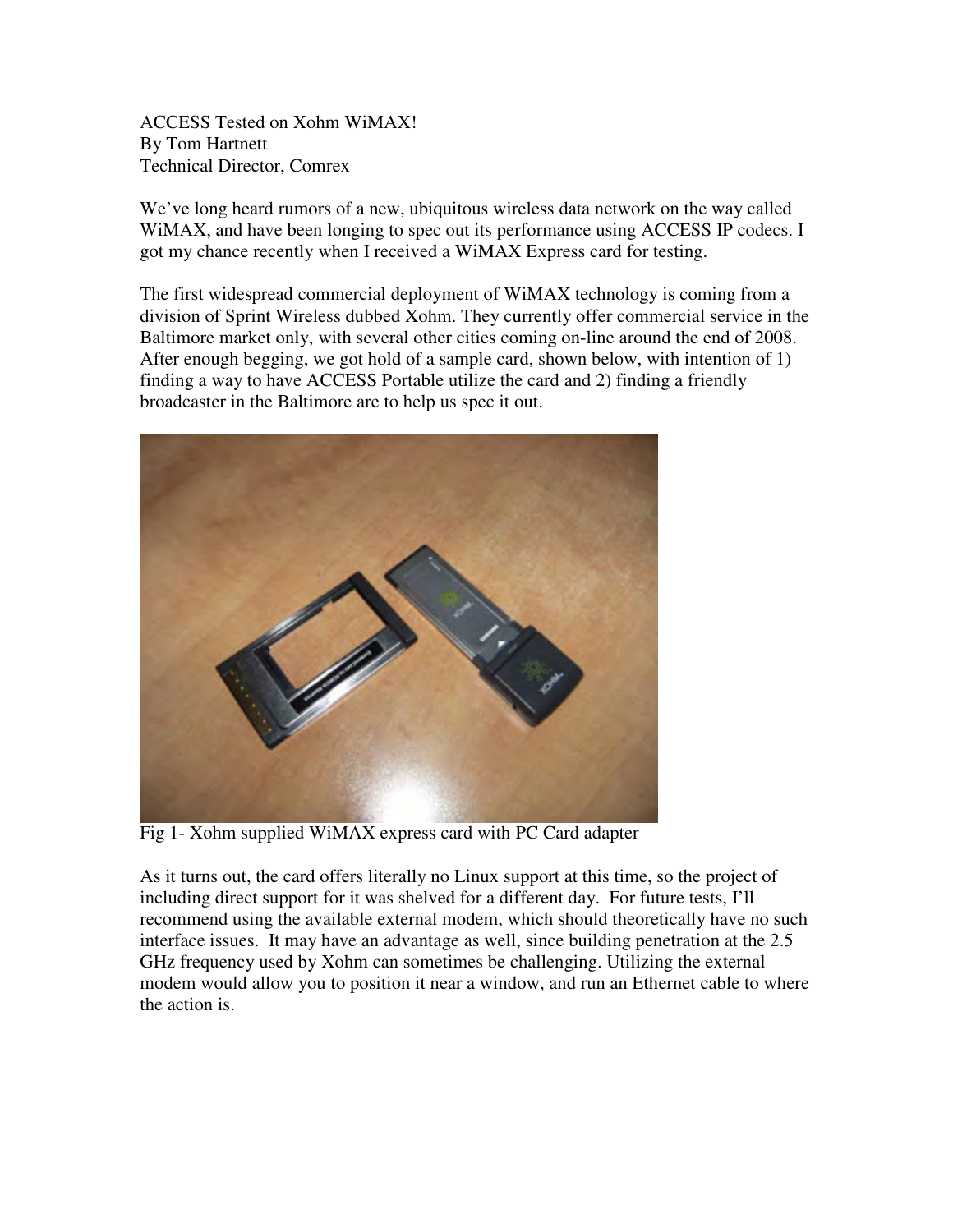

Fig 2- The Xohm external modem

Before I booked my flight to Baltimore, a little Googling produced some reports that Baltimore WiMAX users have migrated to some other "soon to be covered" cities and had success with their Xohm hardware there. Since one of the reported cities was Boston, I ventured out on a little site survey to see if I could conduct the testing closer to home. Lo and behold, the card in my laptop lit up in various areas in the city and around the Route 128 technology corridor.



Fig 3- This will be easier than I thought!

So I found a convenient location to our office in Devens, which turned out to be the shopping area in Burlington Massachusetts. I went back a few days later, staked a location in a shopping center parking lot, and began testing.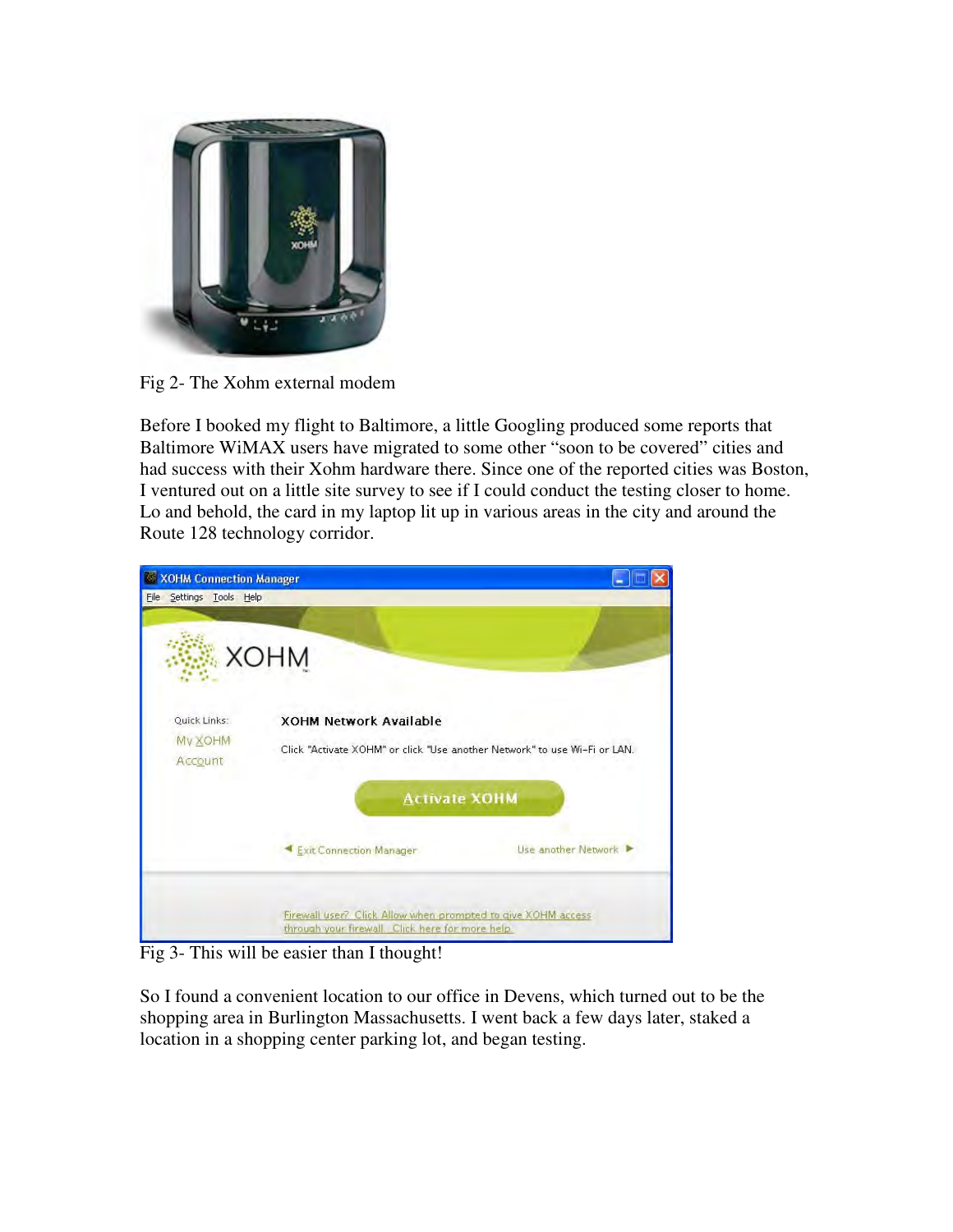

Fig 4- Scene of the crime

First, a round of speed and ping tests. The Xohm Windows client has a built-in link to Speedtest.net, so I ran a couple of tests there. Here's a typical result:



Fig 5- 3.6 Mb/s downlink! 740K up! Very nice.

The tools at DSLreports .com weren't quite as charitable on the downlink side, but we really care more about uplink speed for codecs, and it still appeared to be plenty.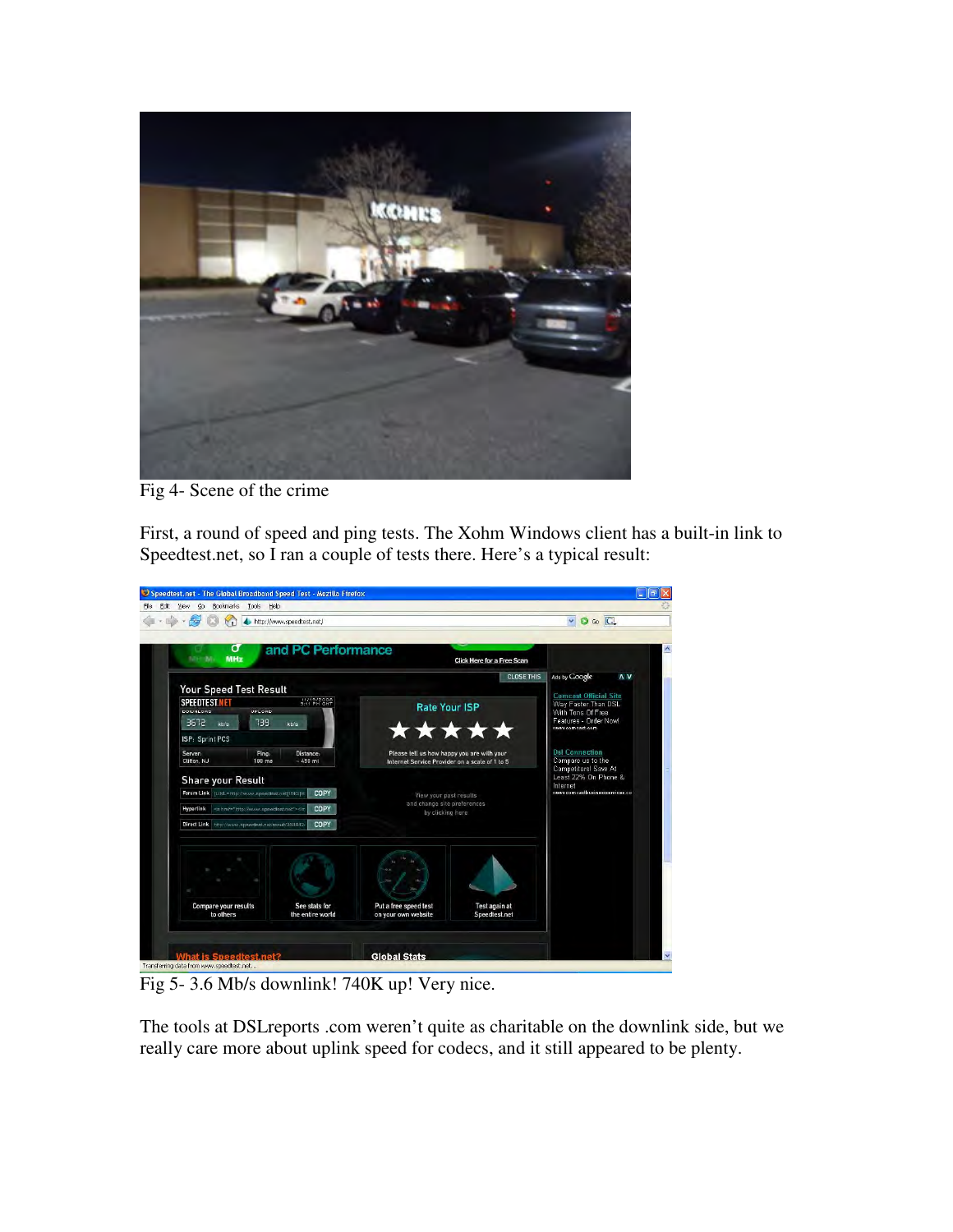| Speed Test - dstreports.com - Mozilla Firefox<br>Go<br>File<br>Edit<br>View                 | Bookmarks<br>Tools                                                                                                                      | Help                                                                                                            |                                                                                                                                                                                                                                                                                                                                                                               | $\lfloor \cdot \rfloor$ and $\lfloor x \rfloor$                                                                                                                                                                     |  |  |  |  |  |  |
|---------------------------------------------------------------------------------------------|-----------------------------------------------------------------------------------------------------------------------------------------|-----------------------------------------------------------------------------------------------------------------|-------------------------------------------------------------------------------------------------------------------------------------------------------------------------------------------------------------------------------------------------------------------------------------------------------------------------------------------------------------------------------|---------------------------------------------------------------------------------------------------------------------------------------------------------------------------------------------------------------------|--|--|--|--|--|--|
| C Go C<br>$\ddot{\phantom{0}}$<br>r.<br>http://www.dsireports.com/speedtest?flash=1         |                                                                                                                                         |                                                                                                                 |                                                                                                                                                                                                                                                                                                                                                                               |                                                                                                                                                                                                                     |  |  |  |  |  |  |
|                                                                                             |                                                                                                                                         |                                                                                                                 | Intro FAQ Tweak Test Speed Tests Line Quality Line Monitor Whois Doctor Ping >>>                                                                                                                                                                                                                                                                                              |                                                                                                                                                                                                                     |  |  |  |  |  |  |
| Ads by Google                                                                               | <b>Speed Test</b>                                                                                                                       |                                                                                                                 |                                                                                                                                                                                                                                                                                                                                                                               |                                                                                                                                                                                                                     |  |  |  |  |  |  |
|                                                                                             | Flash test (beta). Feedback is welcome, No test? verify plugin<br>Having difficulties with the test? Flash Speed Test FAQ is available. |                                                                                                                 |                                                                                                                                                                                                                                                                                                                                                                               |                                                                                                                                                                                                                     |  |  |  |  |  |  |
| Full 1.5 T1 -<br><b>From \$359</b><br>FREE 1st Month,<br>30 Day Install &<br>Security, Call | $\Rightarrow$ also<br>SBB<br>external<br><i>speedtests</i><br>found                                                                     | SERVER LIST<br><b>UISSavvu</b><br>Totanto, ON<br>Sprint<br>Chicago, IL<br>Sprint<br>Fort Worth, TX<br>net@ccess | <b>C</b> SPFFD TFST<br>Compare result @ dsireports.com<br><b>Speed Test Summary</b><br>Download Speed<br><b>Upload Speed</b><br>Latency<br>扇<br>175ms<br>1035 Kb/s 744 Kb/s<br><b>Share Your Results:</b><br><b>C BROADBAND REPORTS I SPELD TILST 42S LTS</b><br>LESUES<br>DOMETAD.<br>UPLOAD<br>ish<br>http://www.dsireports.com/im/61410138/9460.png"><br>Copy to Clipboard | Instructions<br>After the<br>applet, which<br>should show<br>to the left,<br>finishes<br>initializing,<br>CLICK ON THE<br>CITY OF YOUR<br>CHOICE to<br>START THE<br><b>TEST</b> against<br>that city and<br>server! |  |  |  |  |  |  |
| 888 259 3087 Now!<br>Mega Path.com/T1-Quote                                                 |                                                                                                                                         | Parsippany, NJ<br>(11)<br>speakeasy<br>New York: NY<br><b>BROADSTAR</b><br>Miami, FL                            | <b>SP spesdns.net</b><br>Get Data<br>FILITE by ISP<br>۰<br>What is this graph?<br><del>.</del><br>w<br>$\Omega$<br>384k<br><b>768k</b><br>1.5mb<br>3mb<br>6mb<br>15mb<br>$20$ mb+<br>8 <sub>mb</sub><br>10 <sub>mb</sub><br>Levis spreads<br>Last Download Speed - P Last 5 Download Results -                                                                                |                                                                                                                                                                                                                     |  |  |  |  |  |  |

Fig 6- Still not too shabby

But bandwidth is only half the battle, since the IP codec application is so reliant on low network delay. This has been an issue with 3G networks, which can often instill a large fraction of a second of delay in each direction. So some ping tests were performed:



Fig 7- Ping test to Google (81mS avg) and to my lab codec (80mS avg)

Pretty respectable! The last factor that will affect delay is the overall jitter performance of the network. Since the decoder needs to buffer the incoming packets to account for late arrivals, this buffer will add to the overall delay. Now keep in mind, the network I was using was purely in its test phase, and I'm pretty sure I was sharing it with virtually nobody else. So the final results will probably vary from mine.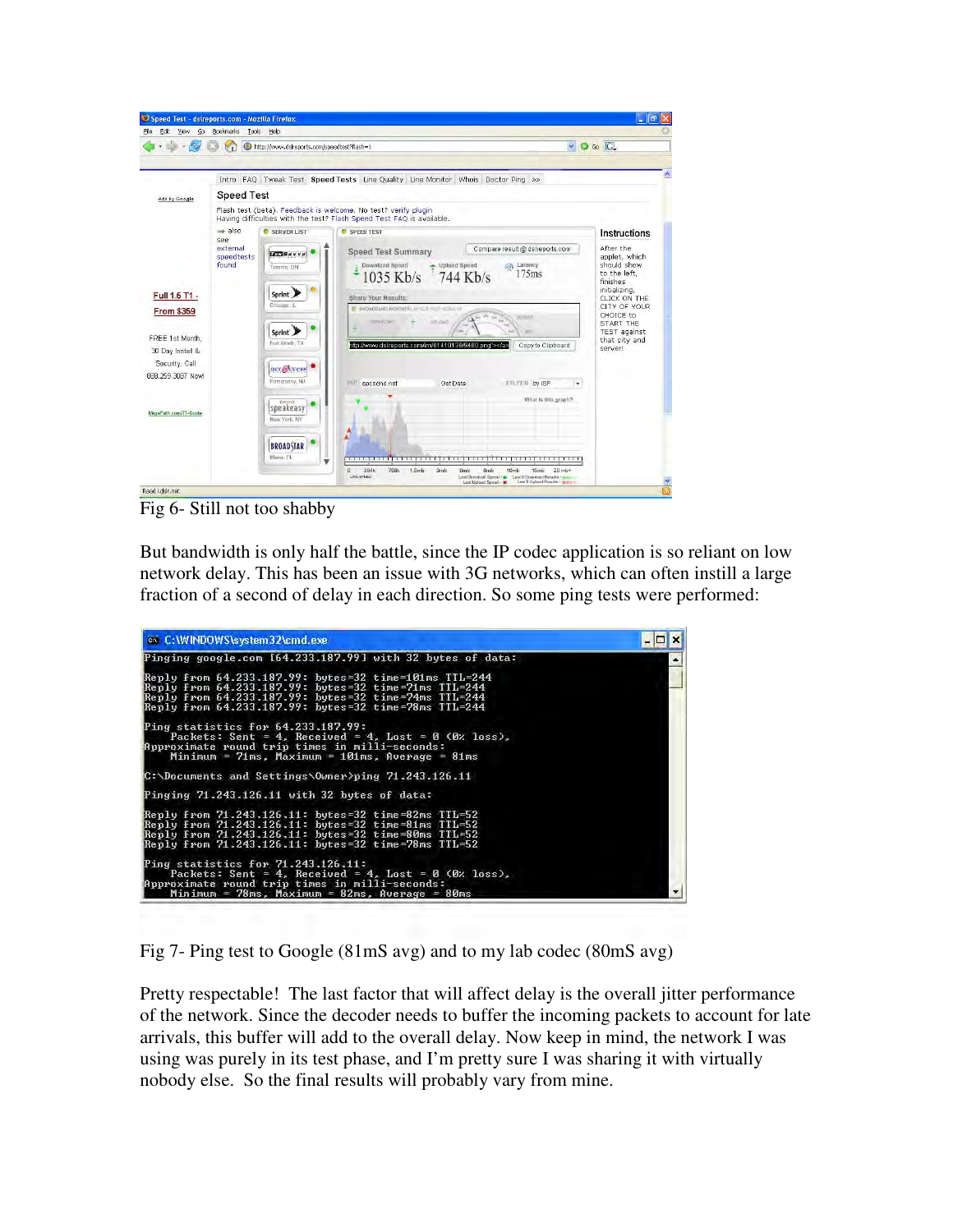As mentioned, attaching the card directly to the codec was a non-starter, so I needed to lash up a laptop running the card to a portable ACCESS. This is done via the Windows utility called Internet Connection Sharing (ICS). I ran an Ethernet crossover cable to the ACCESS and that resulted in the mess shown below, but voila! It works!



Fig 8- Ugly but effective

And because the ACCESS rack back in my lab has on-line statistics available, I was able to monitor the network quality and jitter rates on both ends simultaneously. I was very impressed.

I was running the ACCESS AAC-ELD stereo option, which utilizes around 80 kb/s in each direction. The network jitter on the return link, as read on the portable, required a jitter buffer of about 60mS for stable operation. And stable it was, without so much as a packet drop over the hour-long testing.



Fig 9- Portable RX stats—holding up very well